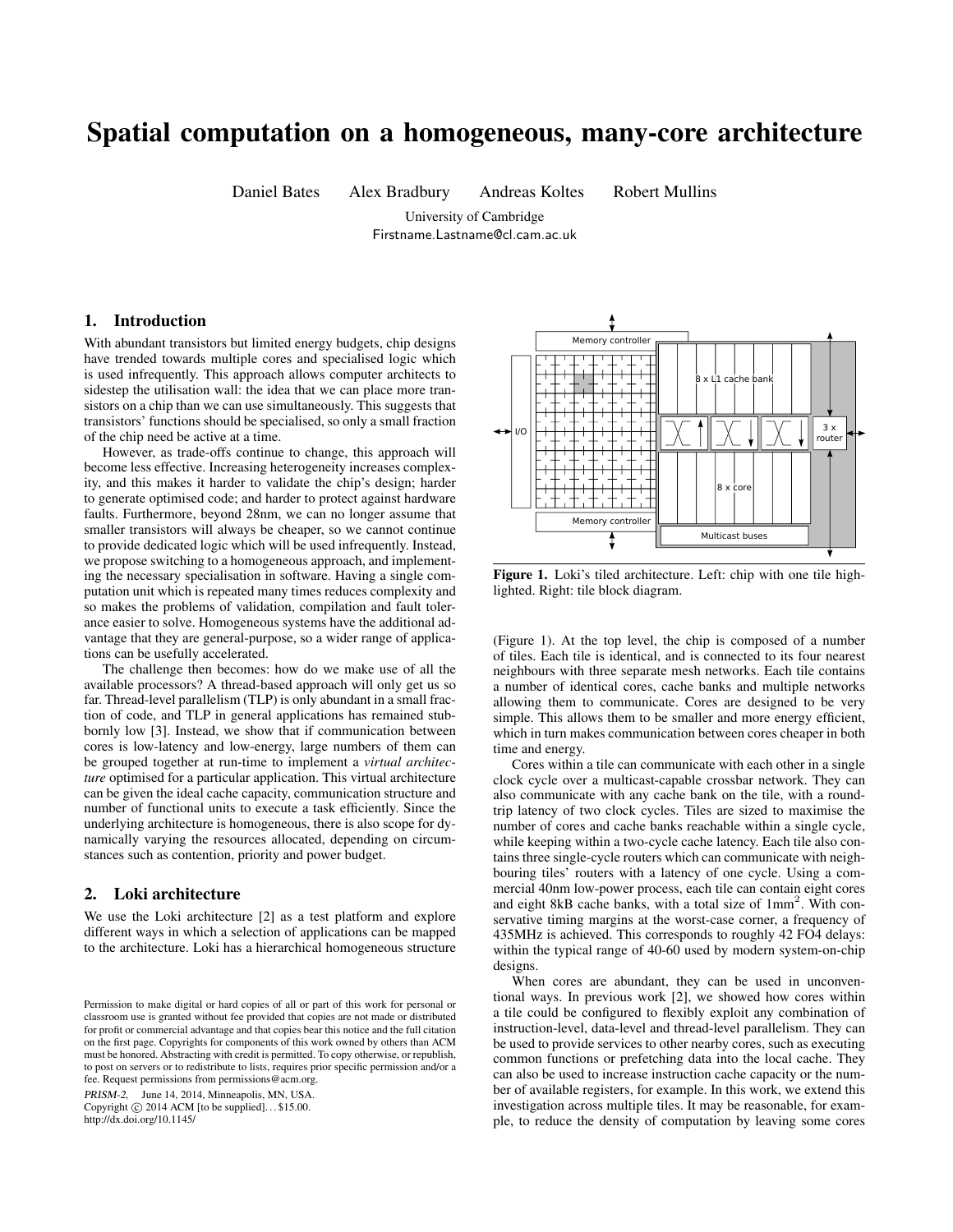idle, and allowing their neighbours to use a larger fraction of the local cache capacity, network bandwidth and energy budget. We take the RISC philosophy of optimising for the common case, but retain the flexibility necessary to support applications which aren't common, and need a different balance of resources.

For various mappings of applications to cores, we model performance, energy and area of our architecture using our previous methodology [2]. Different application mappings allow us to target different performance, energy or area requirements. For example, matrix multiplication can be distributed across cores in a vectorlike fashion to allow each instruction to be fetched by one core but executed by many, or using a systolic array structure to reduce the number of memory accesses required and increase specialisation of each core's task. We demonstrate the advantages of using a homogeneous architecture for computation, and identify bottlenecks which limit the efficiency of some implementations.

When communicating between tiles, we make use of end-toend credit-based flow control to avoid the possibility of deadlock. We are able to guarantee that if data is put onto the network, it will always be removed again at its destination, and so will not hold up other messages indefinitely. End-to-end flow control was not a limiting factor for any of the benchmarks used in this paper, but is often dismissed as being too restrictive [4]. We plan to test this claim and explore possible ways of relaxing the flow control requirements in future work.

### 3. Case studies

We perform case studies on three simple benchmarks to help explore the features required to use large numbers of cores efficiently. For each application, we present the performance and energy consumption for a range of different mappings to the Loki architecture, and provide figures for the same application on a 700MHz ARM1176JZF-S processor implemented on the same 40nm process. Comparable results from other architectures are presented where available.

#### 3.1 Sort

One possible way of parallelising a sort is to have each core sort a separate block of the input data, and then perform a final merge. With an architecture capable of message-passing, the final merge looks a lot like a dataflow graph (Figure 2). On Loki, in order to keep as much communication on the cheaper local networks, we use seven of the eight cores on each tile to form the first three levels of the merge tree, and use the final core from each tile to create the rest of the tree. We use the quicksort implementation from the newlib C standard library [6] to sort each individual block.

Figure 3 shows how energy and performance change as the number of cores change. The parallel quicksort phase of the algorithm demonstrates an almost perfect speedup as more cores are introduced, and energy slowly decreases as more of the sorting is done using the efficient merge network. The final merge phase, however, has a serialisation point at the root of the tree, which forms a bottleneck when there are four or more cores in the tree. The only way to improve the performance of this merge phase is to reduce the length of the critical path of the merge code, which currently stands at nine instructions.

The triggered instructions paradigm gives each instruction a trigger consisting of a number of different predicates [7]. Instructions are executed as soon as their predicates are satisfied. Predicates can be complex: an example trigger for a mergesort application is, "both lists have data remaining, and the first element of the first list is smaller than that of the second". Using such a paradigm, it is possible to have a critical path of two instructions per iteration.

While moving to this paradigm is beyond the scope of this work, we have identified a number of useful features of triggered



Figure 2. Spatial layout of the final merge phase of a parallel sorting algorithm.



Figure 3. Performance and energy consumption when sorting  $2^{16}$ integers. Starred points are projections based on trends seen for other input sizes.

instructions which would be possible to transfer to communicationcentric architectures such as Loki, and would help reduce code size:

- Ensure that network communication is blocking, removing the need to explicitly check whether data has arrived or whether data can be sent.
- Provide a *peek* operation for the cores' input network buffers, removing the need to copy data into the register file.
- Provide data streams which expose an end-of-stream marker to software. In some cases, this removes the need to maintain an iteration counter.
- Add a simplified form of triggers. An example is a branch instruction which specifies two simple triggers. The trigger which fires first determines the branch to be taken.

Of these, Loki currently only supports blocking network communication. We are looking into supporting the other features. With all additional features implemented, it would be possible to reduce the critical path on Loki to four instructions, effectively separating the two triggered instructions into two triggers and two actions.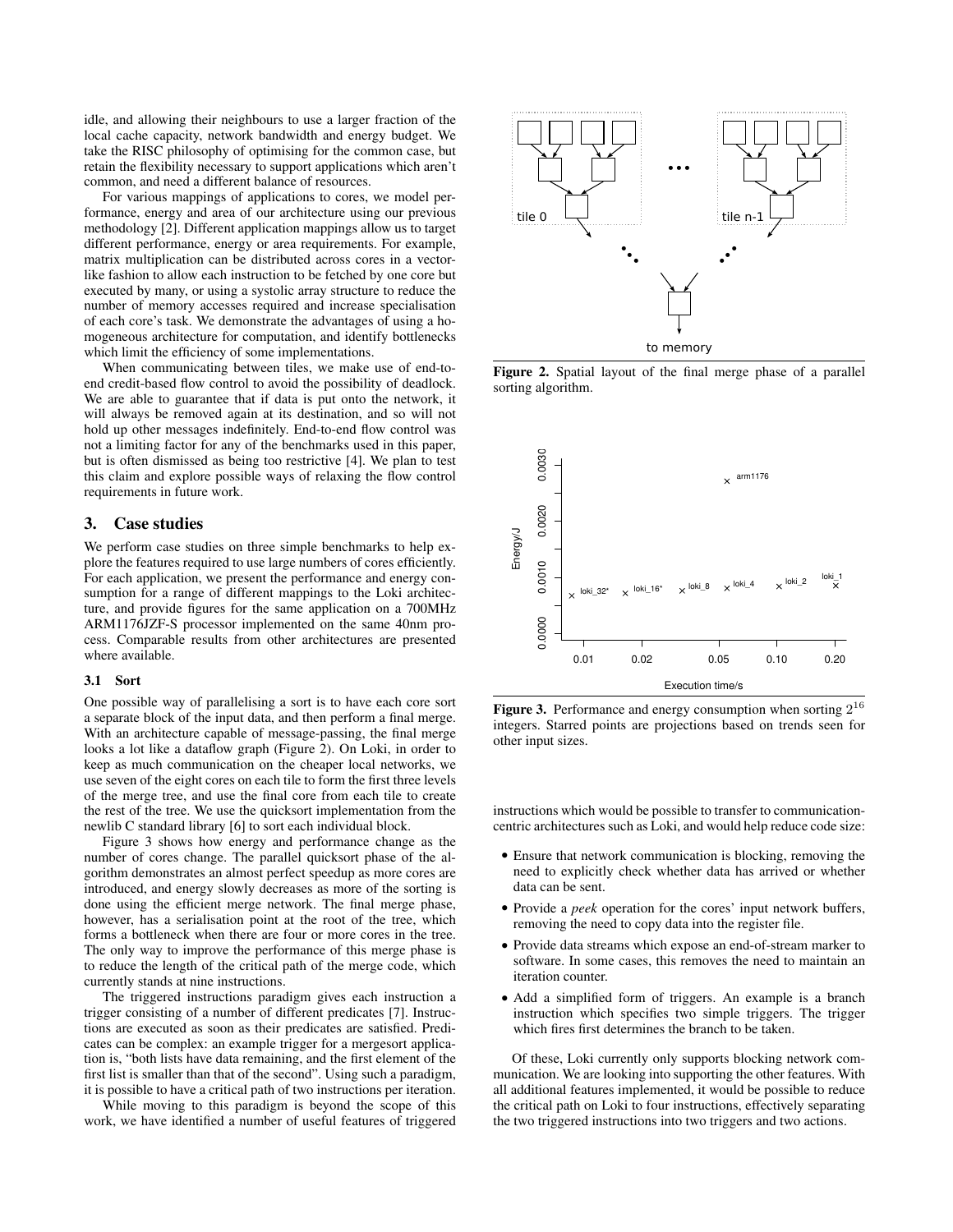

Figure 4. Performance and energy consumption when computing the FFT of  $2^{16}$  complex fixed-point values. Additional comparison: 40nm Broadcom VideoCore IV GPU at 250MHz: 6.7ms, unknown energy (single-precision floating point) [9].

#### 3.2 Fast Fourier Transform

The FFT has a predictable but cache-unfriendly memory access pattern. Each core must be able to read and write to almost any part of the given data, and so coherence is required.

The Loki architecture does not currently support hardware cache coherence due to its overhead in terms of energy and area. This approach agrees with the general consensus among many-core architectures: full coherence is expensive, and is only necessary for a small percentage of memory accesses [5, 10].

The SWEL protocol addresses this problem by keeping shared data in the lowest-level cache which is accessible by all sharers [8]. The results of using this approach on Loki are presented in Figure 4, assuming a fixed 20-cycle latency from the level 1 cache on each tile to the shared L2 cache.

Performance increases linearly as the number of cores increases, and energy remains mostly unchanged. This is because the same work is being done, only distributed over many cores.

In this particular benchmark, memory access patterns are predictable, so prefetching could be used to hide latency and improve performance further. This won't be possible in all benchmarks, however. Instead, we intend to provide a flexible memory system which maintains a single chip-wide copy of any data which must remain coherent, and make extensive use of message passing to allow cores to communicate data directly between each other.

#### 3.3 Matrix multiplication

Matrix multiplication is an embarrassingly parallel problem: each element of the output matrix can be computed independently.

The most basic mapping of the algorithm is to treat the many cores like a single vector processor, and have them all execute the same code simultaneously to compute different parts of the output.

Since each Loki core can act independently, it is possible to scalarise this code, and extract common code such as iteration counting to a helper core [1]. This reduces the amount of code executed by the remaining cores, at the expense of having fewer cores directly computing the output. On Loki, we use one helper core per tile, as this is the range over which multicast communication is possible.

A systolic array is a grid of processing units which streams different data sets in different directions. Figure 5 shows how two  $4 \times 4$  matrices can be multiplied using such a structure. Each core receives a different combination of data from the two input matrices, and so produces a different section of the output. The



Figure 5. Spatial layout of a systolic array for matrix multiplication.

resultant matrix is drained out when computation has finished. In practice, multiple rows or columns of data are typically passed along each row or column of cores to reduce the number of cores required.

When implementing a systolic array on Loki, the cores are again laid out to minimise the requirement to transfer information between tiles. With the intensity of communication in this benchmark, however, this still leaves up to six incoming and six outgoing data streams per compute tile, and eight outgoing streams for the tiles providing the data. In this case, network bandwidth becomes the bottleneck.

One solution to this problem would be to provide a network with a higher bandwidth. This is likely to be an unnecessary overhead for the benchmarks which do not require it, however. Another moregeneral solution is to change the way the benchmark is mapped to the hardware. Since cores are abundant on the Loki architecture, we explore using a sparse mapping which only uses half the cores on each tile. This reduces the maximum number of incoming or outgoing data streams to four for all tiles, and effectively creates a virtual architecture which has an increased global network bandwidth. The unused cores on each tile could potentially be used for other computation which does not require data from the network, but this possibility is not explored here.

Figure 6 compares the different mappings. It can be seen that the default vector mapping scales linearly, as expected, and energy remains roughly constant. The energy-efficiency of mappings which use a helper core increases up to eight cores, as the helper is helping more cores simultaneously. Beyond this point, additional helper cores are needed, and no further efficiency gains are realised. The systolic array structure requires a large number of cores to multiply matrices of this size, but does not appear to give a proportional benefit. The sparser implementation helps a lot, but for this benchmark, a larger vector or scalarised implementation would probably be a better option.

## 4. Conclusion

We have shown that it is possible to make use of large numbers of cores when executing embedded application kernels. The use of a general-purpose fabric allows applications to be mapped to cores in a range of different ways which may not be possible on morespecialised architectures. This gives the programmer or compiler